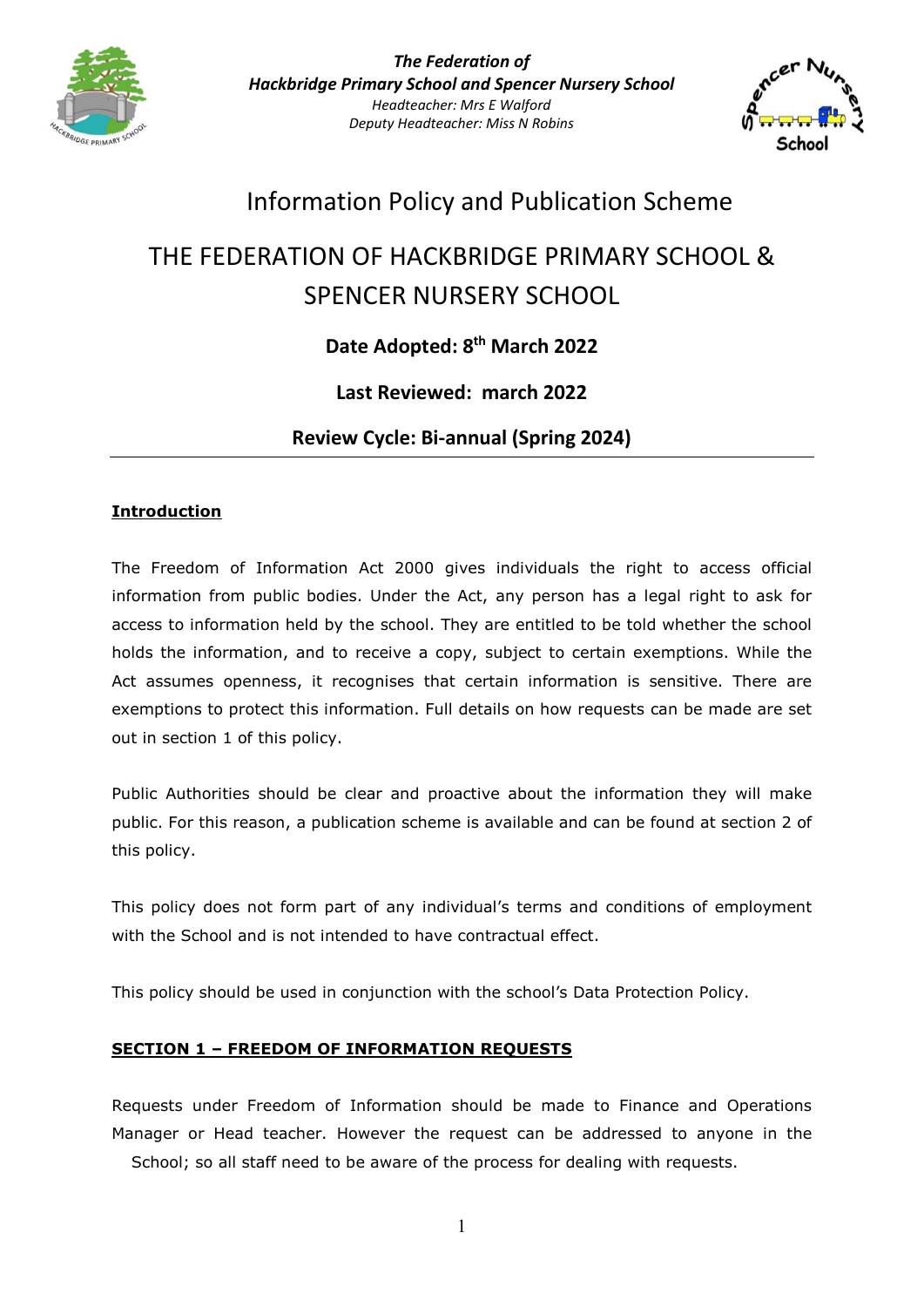Requests for information that are not data protection or environmental information requests will be covered by the Freedom of Information Act: -

*Data Protection enquiries (or Subject Access Requests/SARs)* are requests where the enquirer asks to see what personal information the school holds about the enquirer. If the enquiry is a Data Protection request, the School's Data Protection Policy should be followed.

*Environmental Information Regulations enquiries* are those which relate to air, water, land, natural sites, built environment, flora and fauna, health, and any decisions and activities affecting any of these. These could, therefore, include enquiries about recycling, phone masts, school playing fields, car parking etc. If the enquiry is about environmental information, follow the guidance on the Department for Environment, Food and Rural Affairs (DEFRA) website.

Freedom of Information requests *must* be made in writing, (including email), and should include the enquirer's name, correspondence address (email addresses are allowed), and state what information they require. There must be enough information in the request to be able to identify and locate the information. If this information is covered by one of the other pieces of legislation (as referred to above), they will be dealt with under the relevant policy/procedure related to that request.

If the request is ambiguous and/or the School require further information in order to deal with your request, the School will request this further information directly from the individual making the request. Please note that the School do not have to deal with the request until the further information is received. Therefore, the time limit starts from the date that the School receives all information required in order to deal with the request.

The requester does not have to mention the Act, nor do they have to say why they want the information. There is a duty to respond to all requests, telling the enquirer whether or not the information is held, and supplying any information that is held, except where exemptions apply. There is a time limit of 20 school days (i.e. excluding school holidays) for responding to the request.

#### **Information**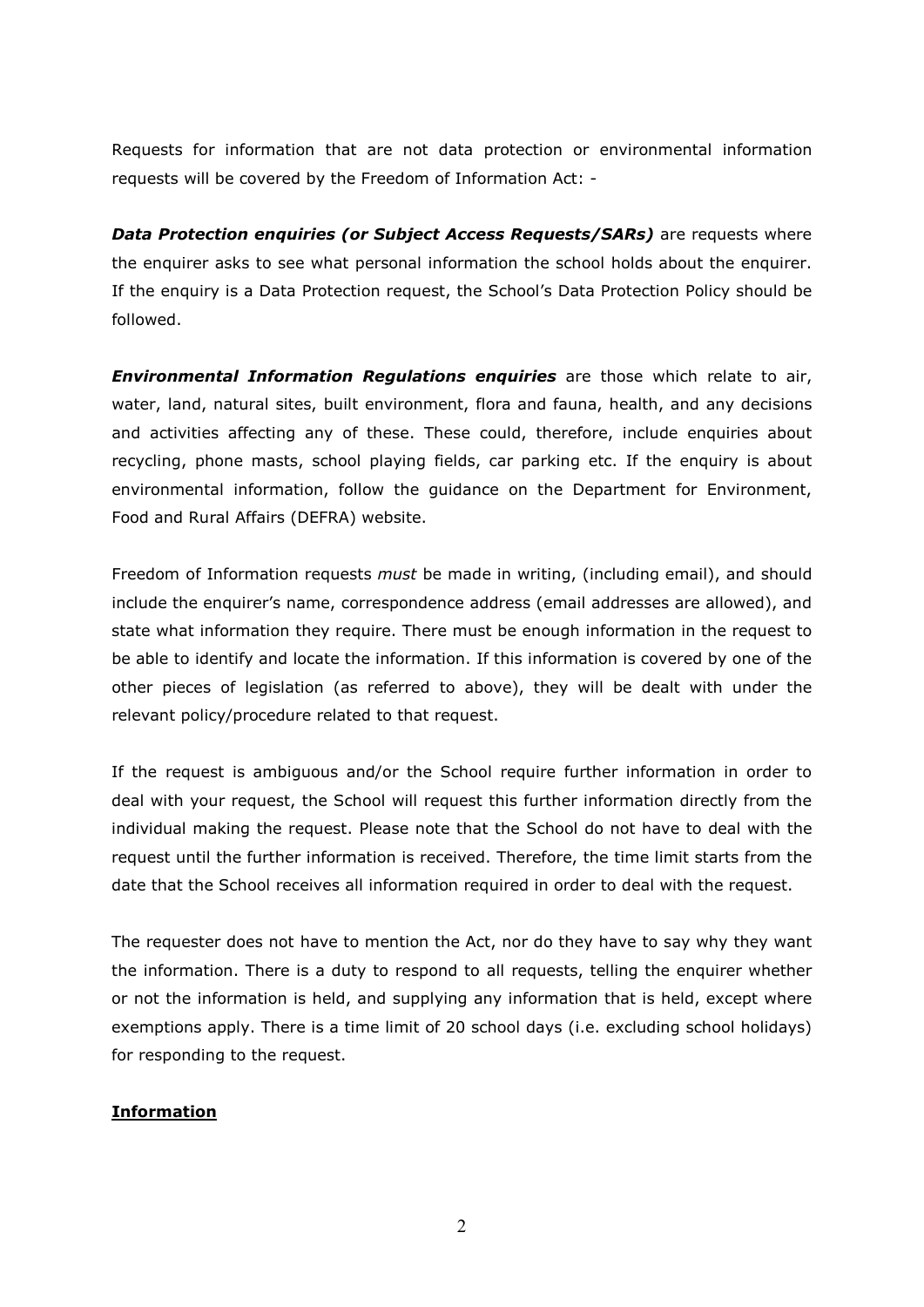Provided all requirements are met for a valid request to be made, the School will provide the information that it holds (unless an exemption applies).

*Holding* information means information relating to the business of the school:

- That the school has created; or
- That the school has received from another body or person; or
- Held by another body on the school's behalf.

Information means both hard copy and digital information, including email.

If the information is held by another public authority, such as the Local Authority, first check with them they hold it, then transfer the request to them. If this applies, the School will notify the enquirer that they do not hold the information and to whom they have transferred the request. The School will continue to answer any parts of the enquiry in respect of information it does hold.

When the School does not hold the information, it has *no duty to create or acquire it* just to answer the enquiry; although a reasonable search will be made before confirming whether the School has the information requested.

If the information requested is already in the public domain, for instance, through the Publication Scheme or on the School's website, the School will direct the enquirer to the information and explain how to access it.

The requester has the right to be told if the information requested is held by the School (subject to any of the exemptions). This obligation is known as the school's *duty to confirm or deny* that it holds the information. However, the school does not have to confirm or deny if:-

- The exemption is an absolute exemption; or
- In the case of qualified exemptions, confirming or denying would itself disclose exempted information.

#### **Vexatious Requests**

There is no obligation on the School to comply with vexatious requests. A vexatious request is one which is designed to cause inconvenience, harassment or expense rather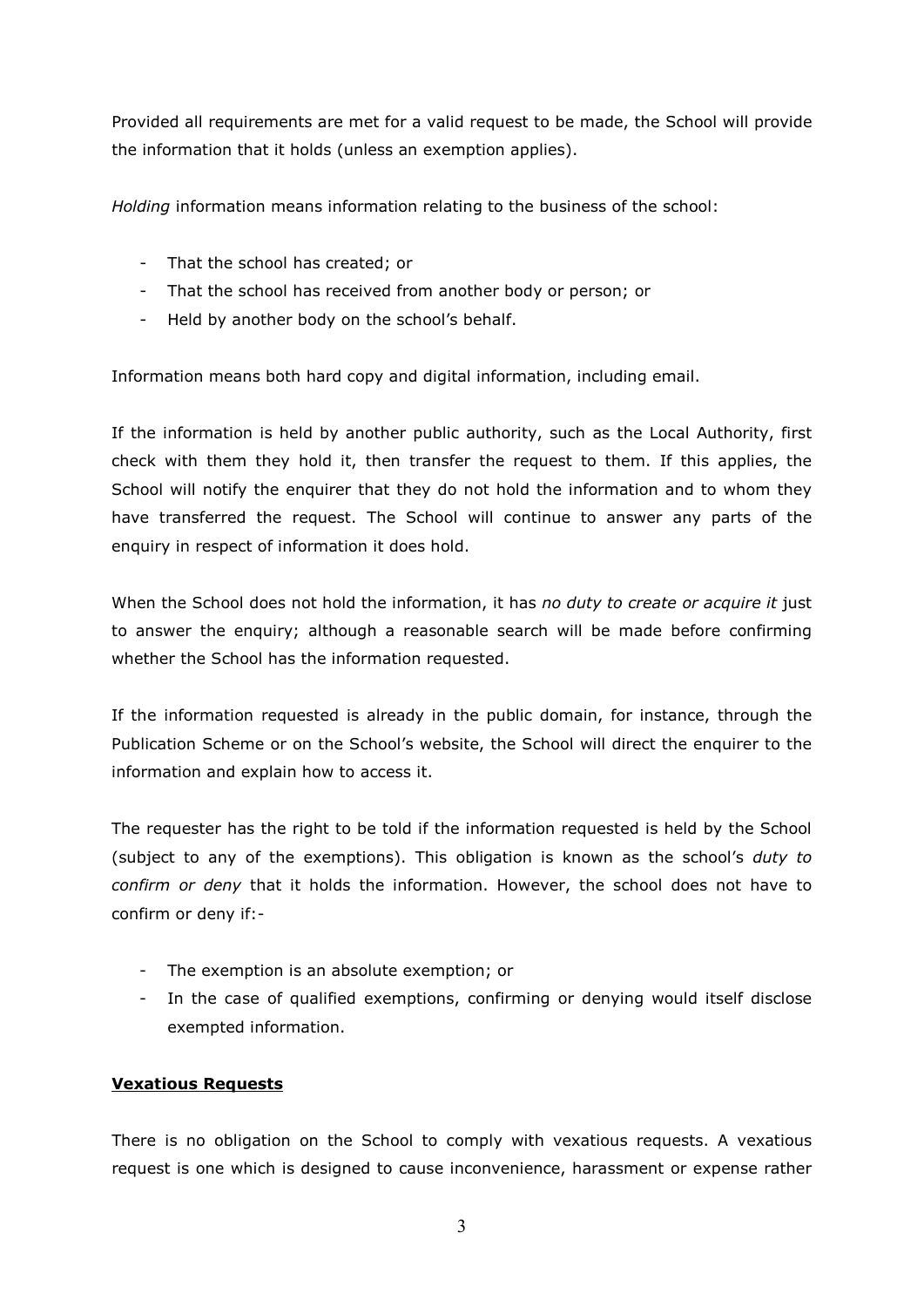than to obtain information, and would require a substantial diversion of resources or would otherwise undermine the work of the school. However, this does not provide an excuse for bad records management.

In addition, the School do not have to comply with repeated identical or substantially similar requests from the same applicant unless a reasonable interval has elapsed between requests.

#### **Fees**

The School may charge the requester a fee for providing the requested information. This will be dependent on whether the staffing costs in complying with the request exceeds the threshold. The threshold is currently  $E450$  with staff costs calculated at a fixed rate of £25 per hour (therefore 18 hours' work is required before the threshold is reached).

If a request would cost less than the threshold, then the school can only charge for the cost of informing the applicant whether the information is held, and communicating the information to the applicant (e.g. photocopying, printing and postage costs).

When calculating costs/threshold, the School can take account of the staff costs/time in determining whether the information is held by the School, locating and retrieving the information, and extracting the information from other documents. The School will not take account of the costs involved with considering whether information is exempt under the Act.

If a request would cost more than the appropriate limit,  $(E450)$  the school can turn the request down, answer and charge a fee or answer and waive the fee.

If the School are going to charge they will send the enquirer a fees notice. The School do not have to comply with the request until the fee has been paid. More details on fees can be found on the ICO website.

If planning to turn down a request for cost reasons, or charge a high fee, you should contact the applicant in advance to discuss whether they would prefer the scope of the request to be modified so that, for example, it would cost less than the appropriate limit.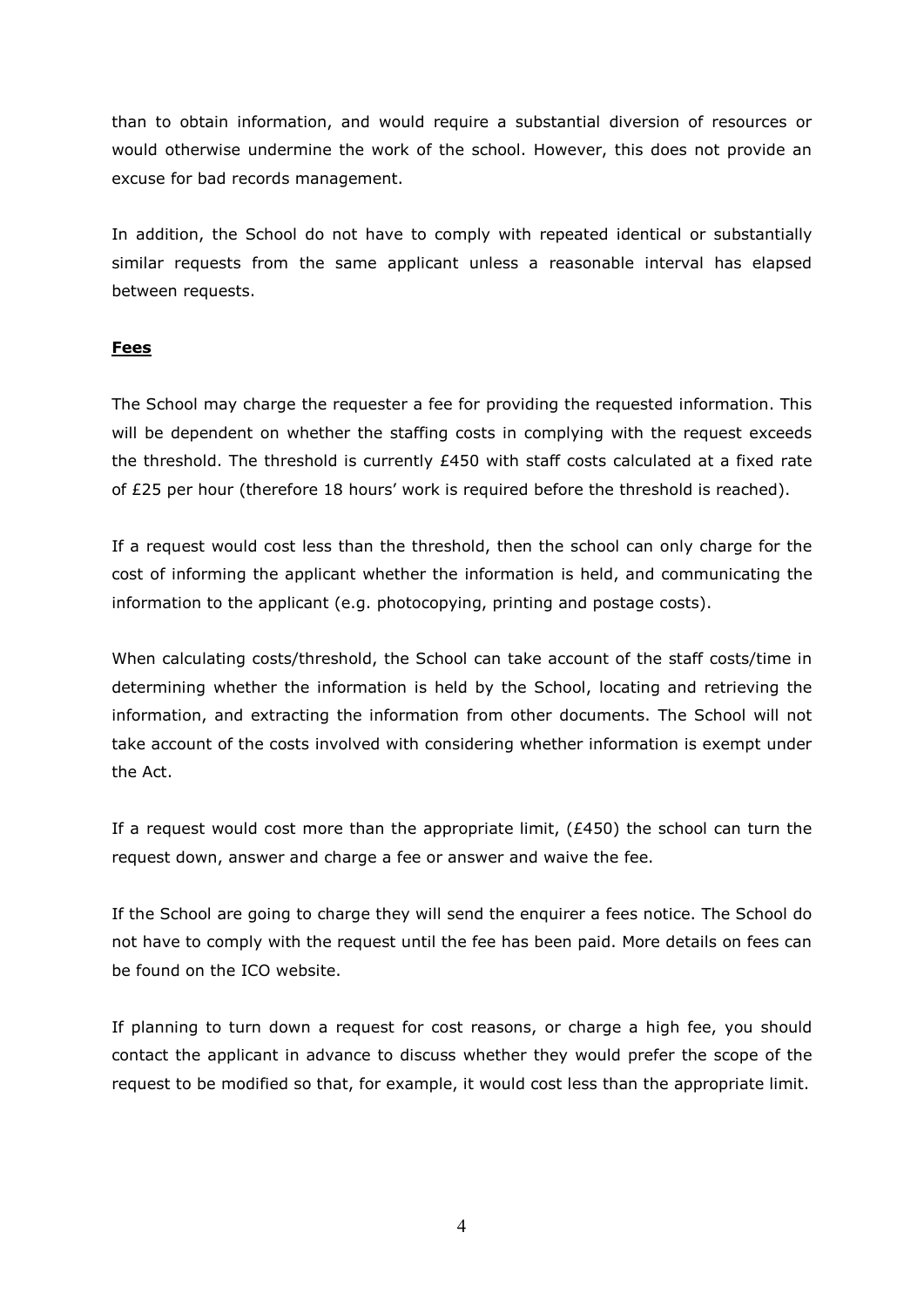Where two or more requests are made to the School by different people who appear to be acting together or as part of a campaign the estimated cost of complying with any of the requests may be taken to be the estimated total cost of complying with them all.

#### **Time Limits**

Compliance with a request must be prompt and within the time limit of 20 school days (this does not include the school holidays or weekends) or 60 working days if this is shorter. Failure to comply could result in a complaint by the requester to the Information Commissioner's Office. The response time starts counting as the first day from the next working day after the request is received (so if a request was received on Monday 6<sup>th</sup> October the time limit would start from the next working day, the  $7<sup>th</sup>$  October).

Where the School has asked the enquirer for more information to enable it to answer, the 20 school days start time begins when this further information has been received.

If some information is exempt this will be detailed in the School's response.

If a qualified exemption applies and the School need more time to consider the public interest test, the School will reply in 20 school days stating that an exemption applies but include an estimate of the date by which a decision on the public interest test will be made. This should be within a "reasonable" time.

Where the School has notified the enquirer that a charge is to be made, the time period stops until payment is received.

#### **Third Party Data**

Consultation of third parties may be required if their interests could be affected by release of the information requested, and any such consultation may influence the decision.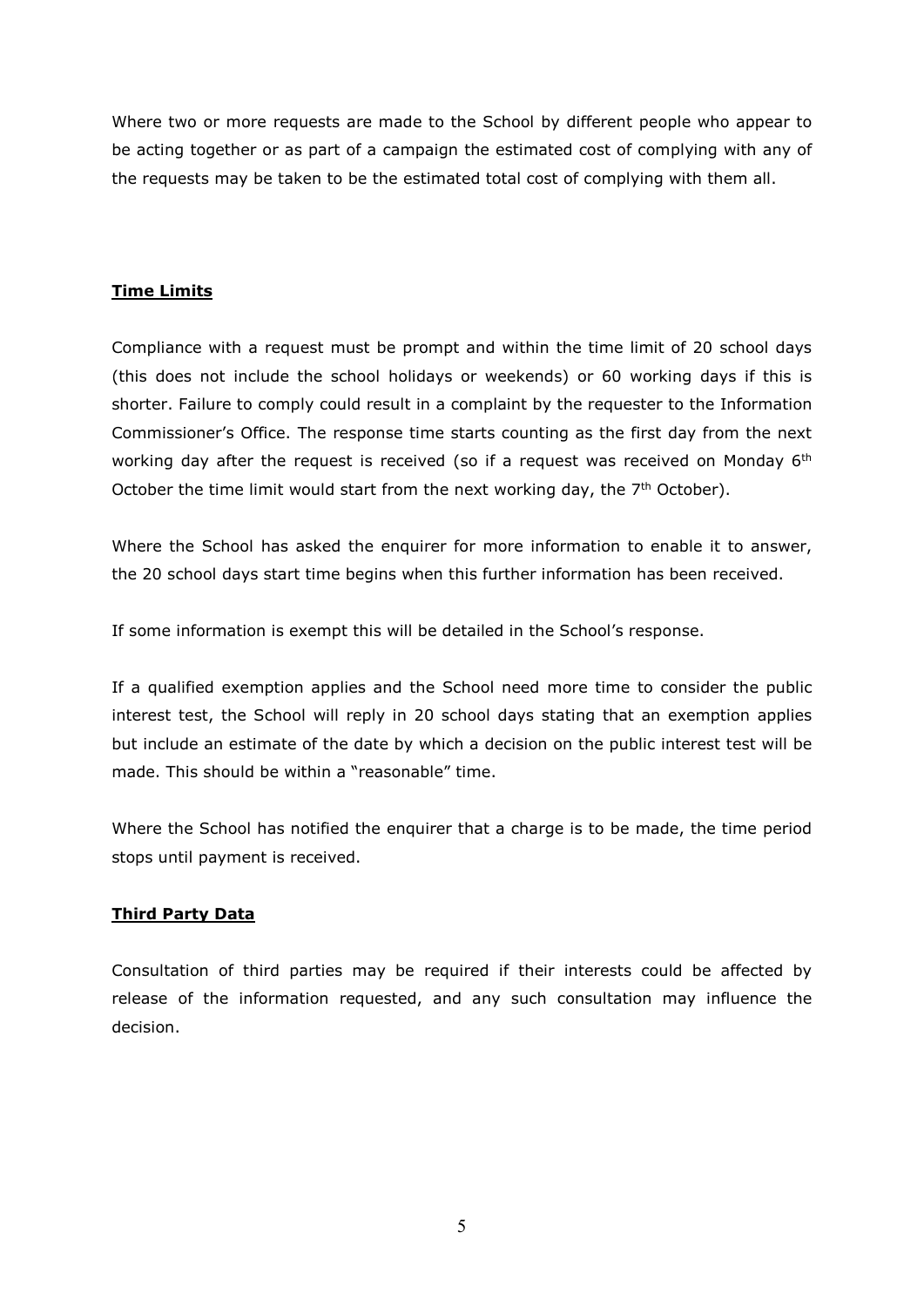Consultation will be necessary where:

- Disclosure of information may affect the legal rights of a third party, such as the right to have certain information treated in confidence or rights under Article 8 of the European Convention on Human Rights;
- The views of the third party may assist the School to determine if information is exempt from disclosure; or
- The views of the third party may assist the School to determine the public interest test.

Personal information requested by third parties is also exempt under this policy where release of that information would breach the Data Protection Act. If a request is made for a document (e.g. Governing Body minutes) which contains personal information whose release to a third party would breach the Data Protection Act, the document may be issued by blanking out the relevant personal information as set out in the redaction procedure.

#### **Exemptions**

The presumption of the Freedom of Information Act is that the School will disclose information unless the Act provides a specific reason to withhold it. The Act recognises the need to preserve confidentiality and protect sensitive material in certain circumstances.

The School may refuse all/part of a request, if one of the following applies: -

- 1) There is an exemption to disclosure within the act;
- 2) The information sought is not held;
- 3) The request is considered vexatious or repeated; or
- 4) The cost of compliance exceeds the threshold.

A series of exemptions are set out in the Act which allow the withholding of information in relation to an enquiry. Some are specialised in their application (such as national security) and would not usually be relevant to schools.

There are two general categories of exemptions:-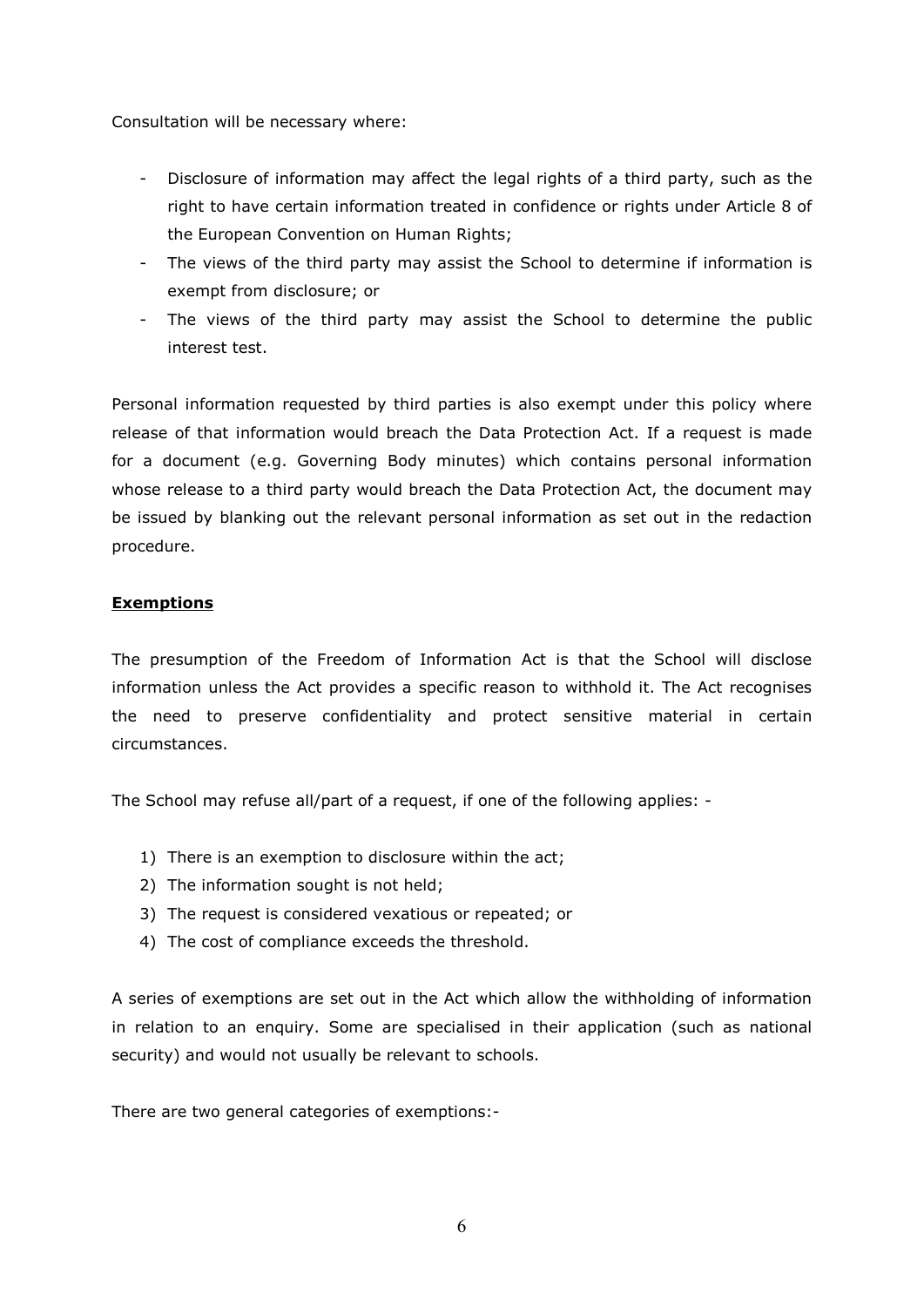- **1) Absolute**: where there is no requirement to confirm or deny that the information is held, disclose the information or consider the public interest; and
- **2) Qualified**: where, even if an exemption applies, there is a duty to consider the public interest in disclosing information.

#### **Absolute Exemptions**

There are eight absolute exemptions set out in the Act. However the following are the only absolute exemptions which will apply to the School: -

- Information accessible to the enquirer by other means (for example by way of the School's Publication Scheme);
- National Security/Court Records;
- Personal information (i.e. information which would be covered by the Data Protection Act);
- Information provided in confidence.

If an absolute exemption exists, it means that disclosure is not required by the Act. However, a decision could be taken to ignore the exemption and release the information taking into account all the facts of the case if it is felt necessary to do so.

#### **Qualified Exemptions**

If one of the below exemptions apply (i.e. a qualified disclosure), there is also a duty to consider the public interest in confirming or denying that the information exists and in disclosing information.

The qualified exemptions under the Act which would be applicable to the School are: -

- Information requested is intended for future publication (and it is reasonable in all the circumstances for the requester to wait until such time that the information is actually published);
- Reasons of National Security;
- Government/International Relations;
- Release of the information is likely to prejudice any actual or potential legal action or formal investigation involving the School;
- Law enforcement (i.e. if disclosure would prejudice the prevention or detection of crime, the prosecution of offenders or the administration of justice);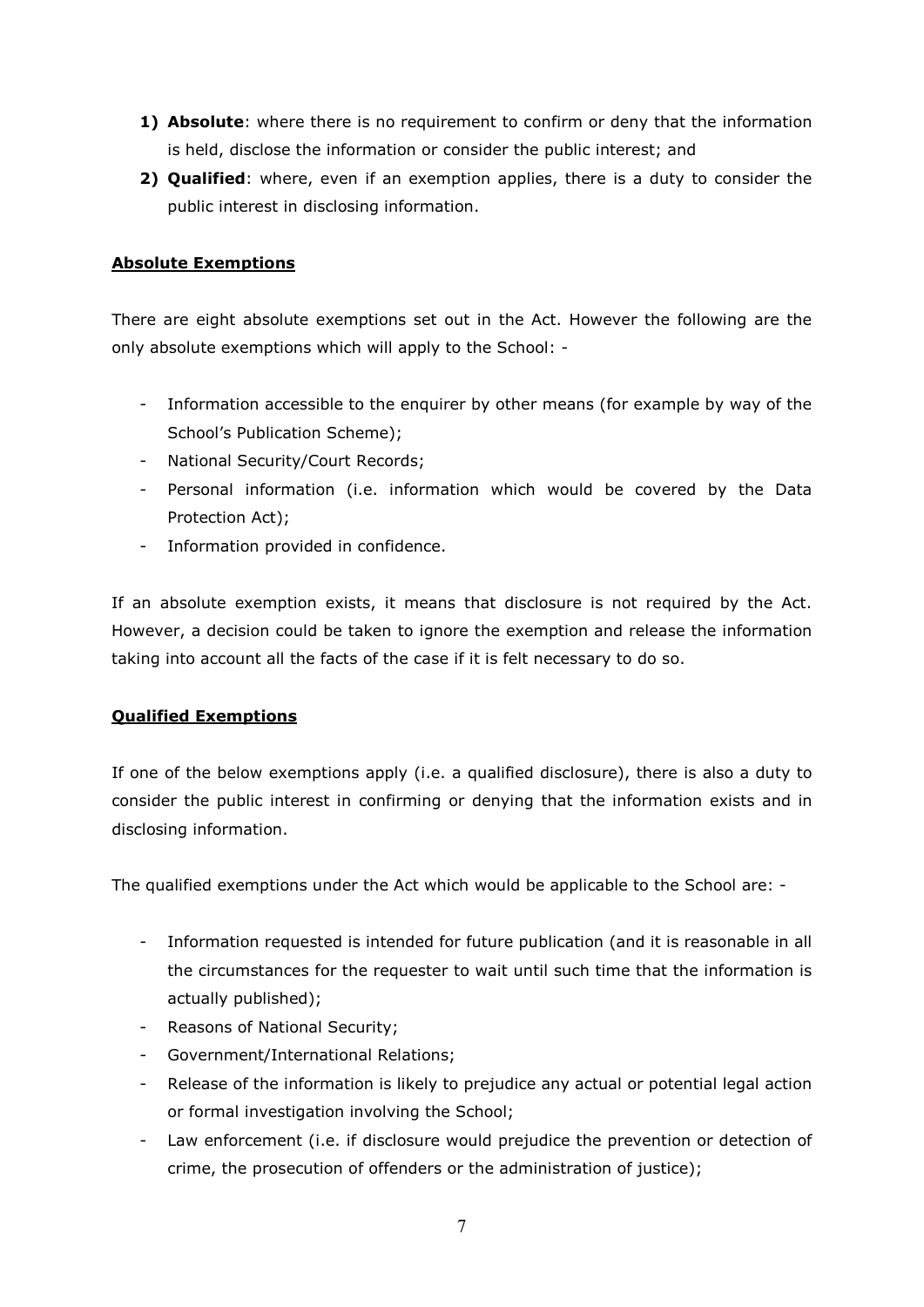- Release of the information would prejudice the ability of the School to carry out an effective audit of its accounts, resources and functions;
- For Health and Safety purposes;
- Information requested is Environmental information;
- Information requested is subject to Legal professional privilege; and
- For *Commercial Interest* reasons.

Where the potential exemption is a qualified exemption, the School will consider the public interest test to identify if the public interest in applying the exemption outweighs the public interest in disclosing it.

In all cases, before writing to the enquirer, the person given responsibility by the School for dealing with the request will need to ensure that the case has been properly considered, and that the reasons for refusal, or public interest test refusal, are sound.

#### **Refusal**

If it is decided to refuse a request, the School will send a refusals notice, which must contain

- The fact that the responsible person cannot provide the information asked for;
- Which exemption(s) apply;
- Why the exemption(s) apply to this enquiry (if it is not self-evident);
- Reasons for refusal; and
- The School's complaints procedure.

For monitoring purposes and in case of an appeal against a decision not to release the information or an investigation by the Information Commissioner, the responsible person must keep a record of all enquiries where all or part of the requested information is withheld and exemptions are claimed. The record must include the reasons for the decision to withhold the information.

#### **SECTION 2 – FREEDOM OF INFORMATION PUBLICATION SCHEME**

#### **Introduction**

This publication scheme follows a model approved by the Information Commissioners Office.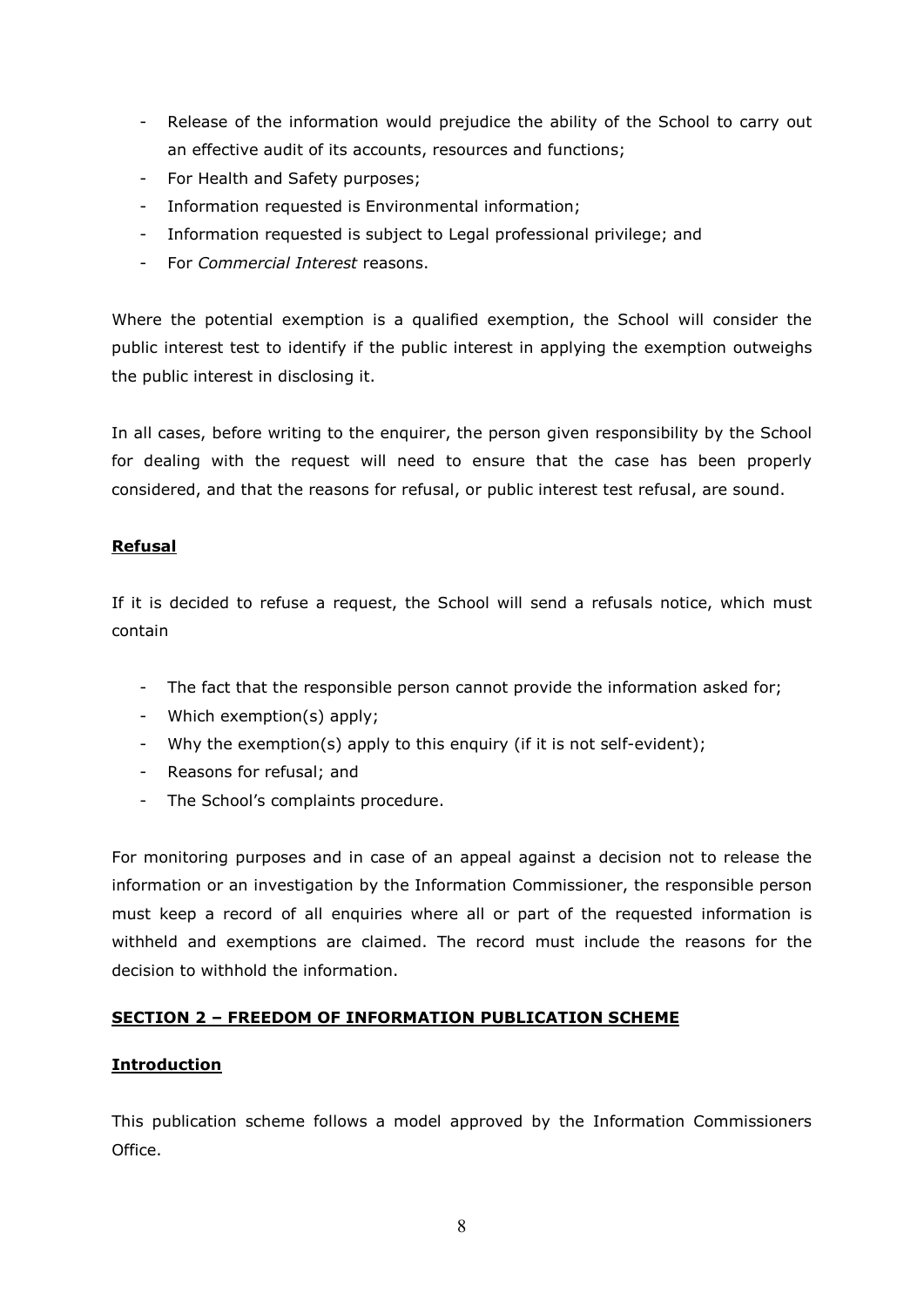This scheme is not a list of individual publications but rather a description of the classes of types of information that we are committed to publishing. This list is not an exhaustive list of all of the types of information that we publish. We try to proactively publish as much information as we can where the information would have a wider public interest.

This scheme does not include information that we consider to be sensitive, such as personal information, information prevented from disclosure by law or information about security matters.

#### **Classes of Information**

There are six classes of information that we hold: -

- Who we are and what we do
- What we spend and how we spend it
- What our priorities are and how we are doing
- How we make decisions
- Our policies and procedures
- The services we offer

#### **Making Information Available**

Information will generally be made available on the school website. Where it is not possible to include this information on the school website, or when an individual does not wish to access the information by the website the school will indicate how information can be obtained by other means and provide it by those means. This may be detailed in response to a request or within the scheme itself. This will usually be by way of a paper copy.

In some exceptional circumstances, some information may be available only by viewing in person. Where this manner is specified, contact details will be provided. An appointment to view the information will be arranged within a reasonable timescale.

Information will be provided in the language in which it is held or in such other language that is legally required. Where we are legally required to translate any information, we shall do so.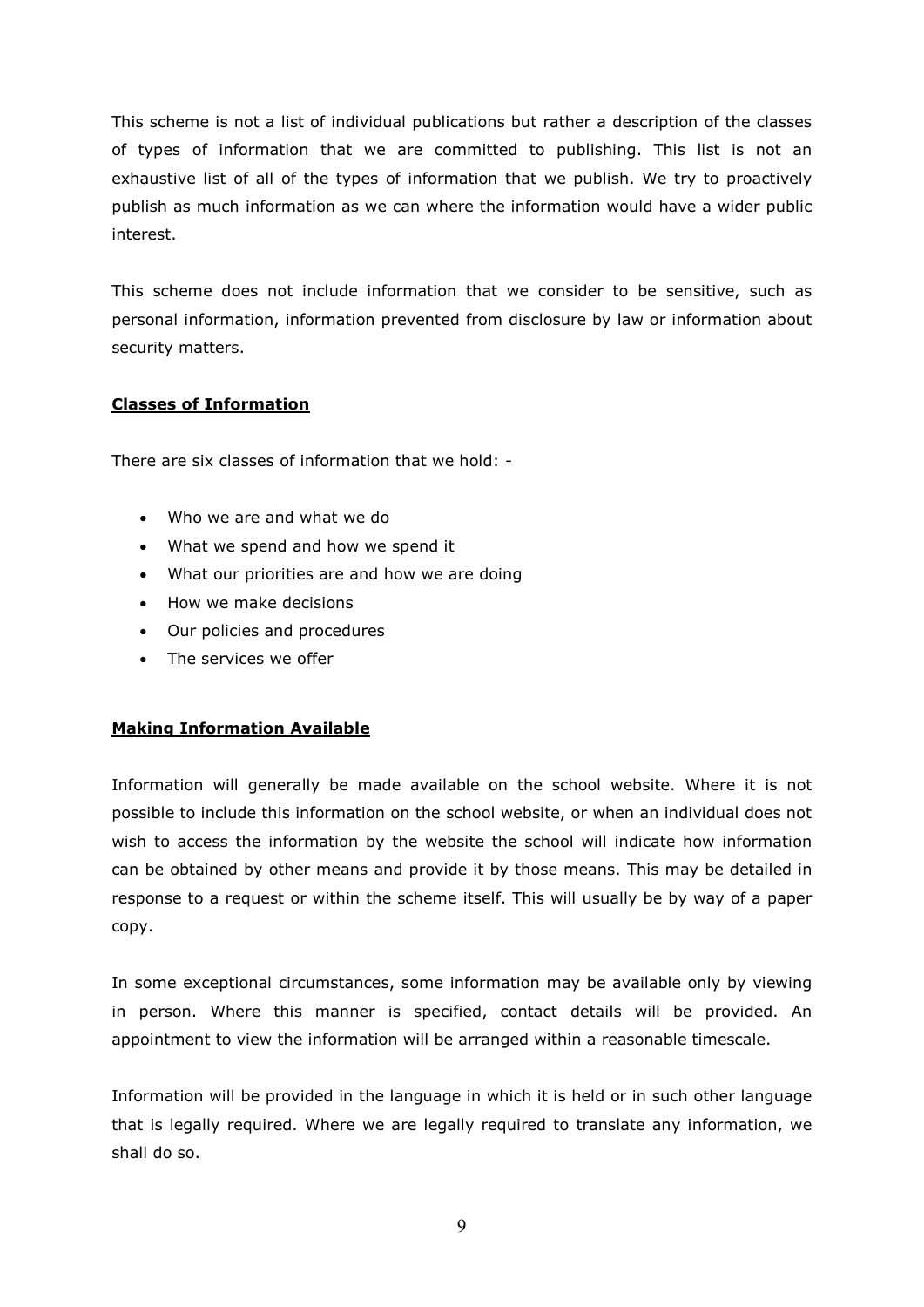#### **Charges for Information Published Under this Scheme**

The school may charge individuals for information published under this scheme. The purpose of this scheme is to make the maximum amount of information readily available at the minimum inconvenience and cost to the public. Charges made by the school for routinely published material will be justified and transparent and kept to a minimum. Material which is published and accessed on the website will be provided free of charge. Charges may be made for information subject to a charging regime specified by law. Charges will be made to cover:

- Photocopying;
- Postage and Packaging; &
- The costs directly incurred as a result of viewing information.

Single copies of information requested which are covered by the publication scheme will be provided free unless otherwise stated within the scheme. If the request involved a large amount of photocopying, printing or postage, then this may be at a cost. If this is the case we will let you know as well as let you know the cost before fulfilling your request.

#### **How to request information**

If you require a paper version of any of the documents within the scheme please contact the school using the contact details below.

HACKBRIDGE PRIMARY SCHOOL Email: [office@hackbridgeprimary.sutton.sch.uk](mailto:office@hackbridgeprimary.sutton.sch.uk) Tel: 020 8647 7974 Fax: 020 8669 3762 Address: Hackbridge Primary School, Hackbridge Rd, Wallington. SM6 7AX (Hackbridge Corner Campus) Address: Hackbridge Primary School, London Rd, Mitcham Junction, CR4 4HS (London Road Campus)

SPENCER NURSERY SCHOOL Email: [office@spencernurseryschool.org.uk](mailto:office@spencernurseryschool.org.uk) Tel: 020 8648 4126 Fax: 020 8648 7971 Address: Spencer Nursery School, Spencer Rd, Mitcham Junction, CR4 4JP

Please mark all correspondence *Publication Scheme Request* in order to help us process your request quickly. If the information you are looking for isn't available via the scheme, you can still contact the school to ask if we have this information.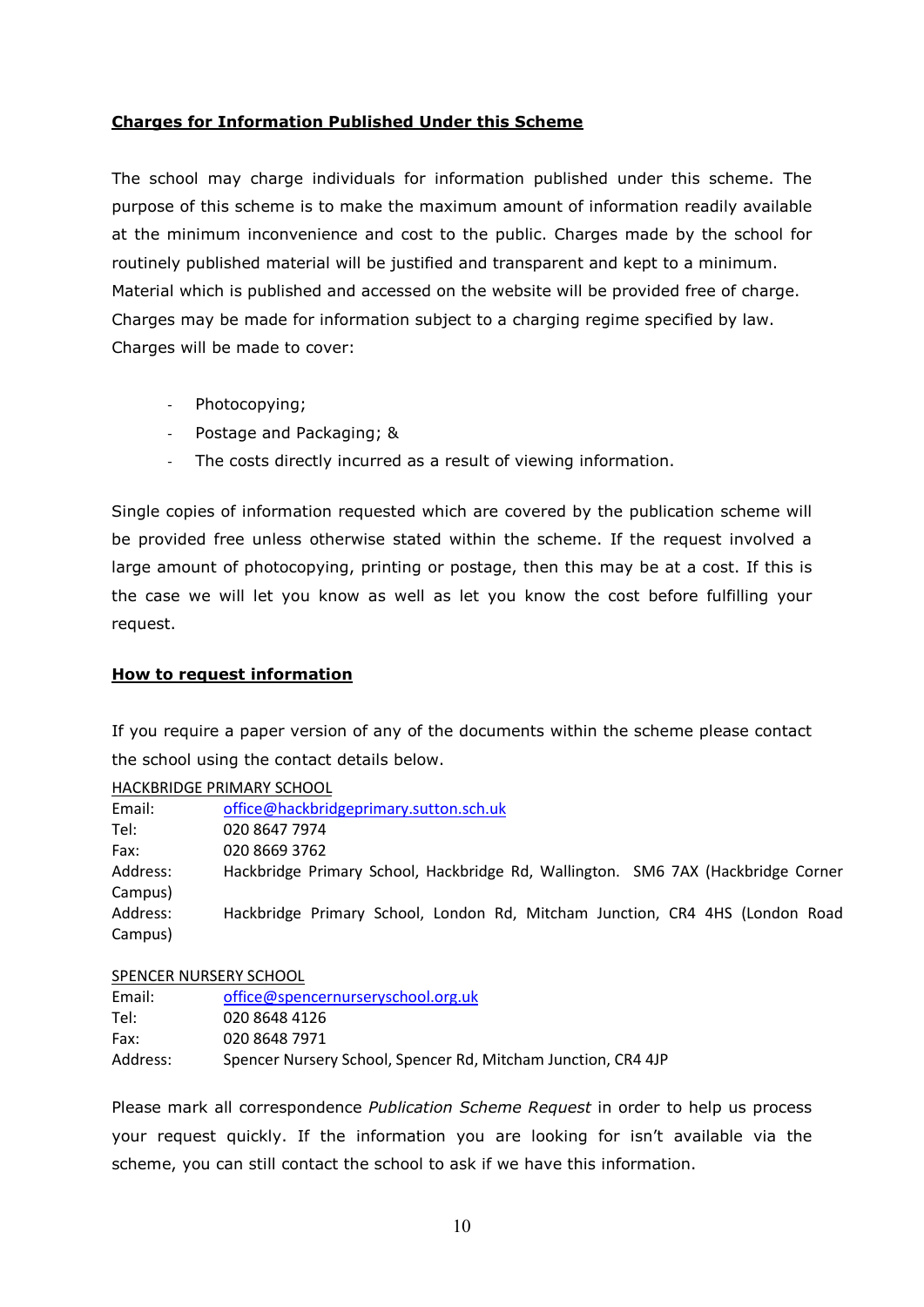## **The Publication Schedule**

| Who we are and what<br>we do                  | <b>Description</b>                                                                                                                                                                                                                                                                                                                                                                                                                                                                                                                                                                                                                                                                                                                                                                                                                                                                                                                                                                                                                                                                                                                                                                                                                                                                                                                                                                                                                                                                                                                                                                                                                                                                                                                                                                                                   |
|-----------------------------------------------|----------------------------------------------------------------------------------------------------------------------------------------------------------------------------------------------------------------------------------------------------------------------------------------------------------------------------------------------------------------------------------------------------------------------------------------------------------------------------------------------------------------------------------------------------------------------------------------------------------------------------------------------------------------------------------------------------------------------------------------------------------------------------------------------------------------------------------------------------------------------------------------------------------------------------------------------------------------------------------------------------------------------------------------------------------------------------------------------------------------------------------------------------------------------------------------------------------------------------------------------------------------------------------------------------------------------------------------------------------------------------------------------------------------------------------------------------------------------------------------------------------------------------------------------------------------------------------------------------------------------------------------------------------------------------------------------------------------------------------------------------------------------------------------------------------------------|
|                                               |                                                                                                                                                                                                                                                                                                                                                                                                                                                                                                                                                                                                                                                                                                                                                                                                                                                                                                                                                                                                                                                                                                                                                                                                                                                                                                                                                                                                                                                                                                                                                                                                                                                                                                                                                                                                                      |
| Information relating to the<br>Governing Body | Information contained in official governing body documents<br>including the governor's annual report:-<br>Who is who<br>Basis of governors appointment<br>The manner in which the governing body is<br>constituted<br>Category of the school<br>$\bullet$<br>A statement on progress in implementing the action<br>$\bullet$<br>plan drawn up following an inspection<br>Agreed minutes from governors board and<br>$\bullet$<br>committee meetings<br>A financial statement $-$ including gifts made to the<br>$\bullet$<br>school and amounts paid to the governors for<br>expenses<br>Information about the implementation of the<br>$\bullet$<br>governing body's policy on pupils with special<br>educational needs and any changes to the policy<br>during the last year<br>A description of arrangements for the admission of<br>$\bullet$<br>pupils with disabilities, including details of the steps<br>to prevent disabled students being treated less<br>favourably than other pupils, details of existing<br>facilities to assist access to the school by pupils with<br>disabilities, the accessibility plan covering future<br>policies for increasing access by those with<br>disabilities to the school<br>A statement of policy on whole staff development<br>$\bullet$<br>identifying how teacher's professional development<br>impacts on teaching and learning.<br>Number of pupils on roll and rates of pupils<br>authorised and unauthorised absence<br>National curriculum assessment results for<br>appropriate key stages with national summary<br>figures<br>Instruments of government, including the date it<br>takes effect<br>The term of office of each category of governor if it<br>lasts less than 4 years and the name of anybody<br>entitled to appoint any category of governor. |
| School prospectus                             | The name, address, website and telephone number<br>$\bullet$<br>of the school and the type of school<br>The name of the school Headteacher<br>The school's staffing structure<br>$\bullet$<br>Information about the schools policy on providing<br>for pupils with special educational needs<br>Statement on the schools aims and values<br>Information on the school policy on admissions                                                                                                                                                                                                                                                                                                                                                                                                                                                                                                                                                                                                                                                                                                                                                                                                                                                                                                                                                                                                                                                                                                                                                                                                                                                                                                                                                                                                                           |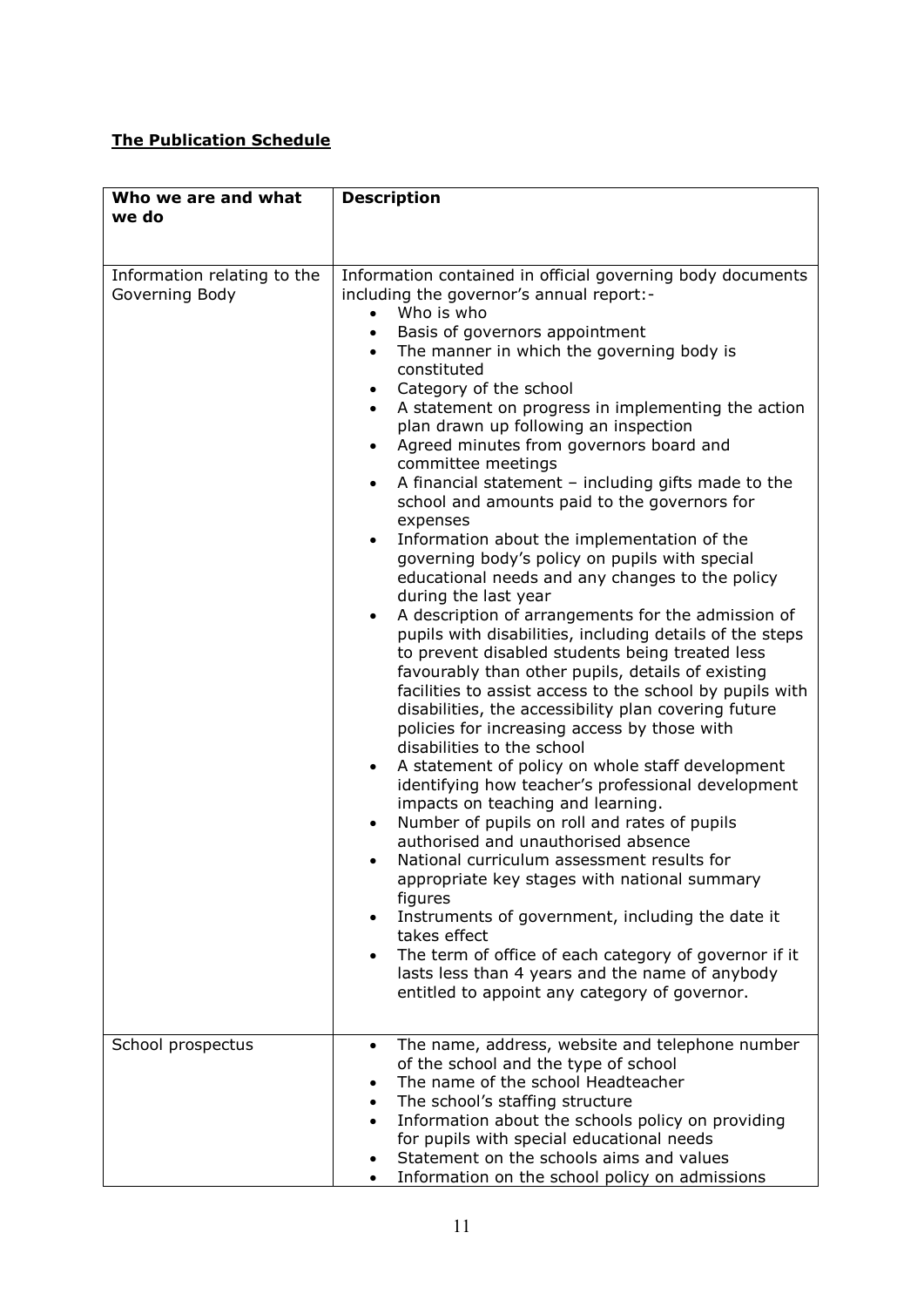| What we spend and how<br>we spend it                                  | <b>Description</b>                                                                                                                                                                                              |
|-----------------------------------------------------------------------|-----------------------------------------------------------------------------------------------------------------------------------------------------------------------------------------------------------------|
| Financial statement for the<br>current and previous<br>financial year | Relating to projected and actual income and expenditure,<br>procurement, contracts and financial audit. Includes<br>budget plans, financial statements and financial audit<br>reports                           |
| Details of expenditure                                                | Sets out details of items of expenditure over £5,000<br>including the cost, name of supplier and information about<br>the transaction                                                                           |
| Procurement and contracts                                             | Details of the procurement and contracts the school has<br>entered into or details relating to the organisation who has<br>carried out this process on the schools behalf (for example<br>the local authority). |
| Pay policy                                                            | A copy of the pay policy that the school uses to govern<br>staff pay.                                                                                                                                           |
| Allowances                                                            | Details of allowances and expenses that can be incurred by<br>staff and governors.                                                                                                                              |
| Pupil Premium                                                         | How the school uses pupil premium.                                                                                                                                                                              |
| Utilities and school running<br>expenditure                           | Details of the schools overheads and running costs.                                                                                                                                                             |

| What our priorities are<br>and how we are doing          | <b>Description</b>                                                                                                                                                                                                    |
|----------------------------------------------------------|-----------------------------------------------------------------------------------------------------------------------------------------------------------------------------------------------------------------------|
| Ofsted report                                            | A published report of the outcome of our latest Ofsted<br>inspection.                                                                                                                                                 |
| Performance management<br>Policy                         | Statement of procedures adopted by the governing body<br>relating to the performance management of staff and the<br>annual report of the Headteacher on the effectiveness of<br>appraisal procedures.                 |
| Charging and remissions<br>policies                      | A statement of the school's policy with respect to charges<br>and remissions for any optional extra or board and lodging<br>for which charges are permitted, for example school<br>publication, music tuition, trips. |
| Health and Safety Policy<br>and Risk Assessment          | Statement of general policy with respect to health and<br>safety at work of employees (and others) and the<br>organisation and arrangements for carrying out the policy.                                              |
| Staff Conduct, Discipline<br>and Grievance               | Statement of procedure for regulating conduct and<br>discipline of school staff and procedures by which staff<br>may seek redress for grievance.                                                                      |
| Curriculum circulars and<br><b>Statutory Instruments</b> | Any statutory instruments, departmental circulars and<br>administrative memoranda sent by the Department of<br>Education to the Headteacher or governing body relating<br>to the curriculum.                          |

| How we make decisions   Description |  |  |                                                       |  |  |
|-------------------------------------|--|--|-------------------------------------------------------|--|--|
| Admissions Policy/                  |  |  | This does not include individual decisions. This is a |  |  |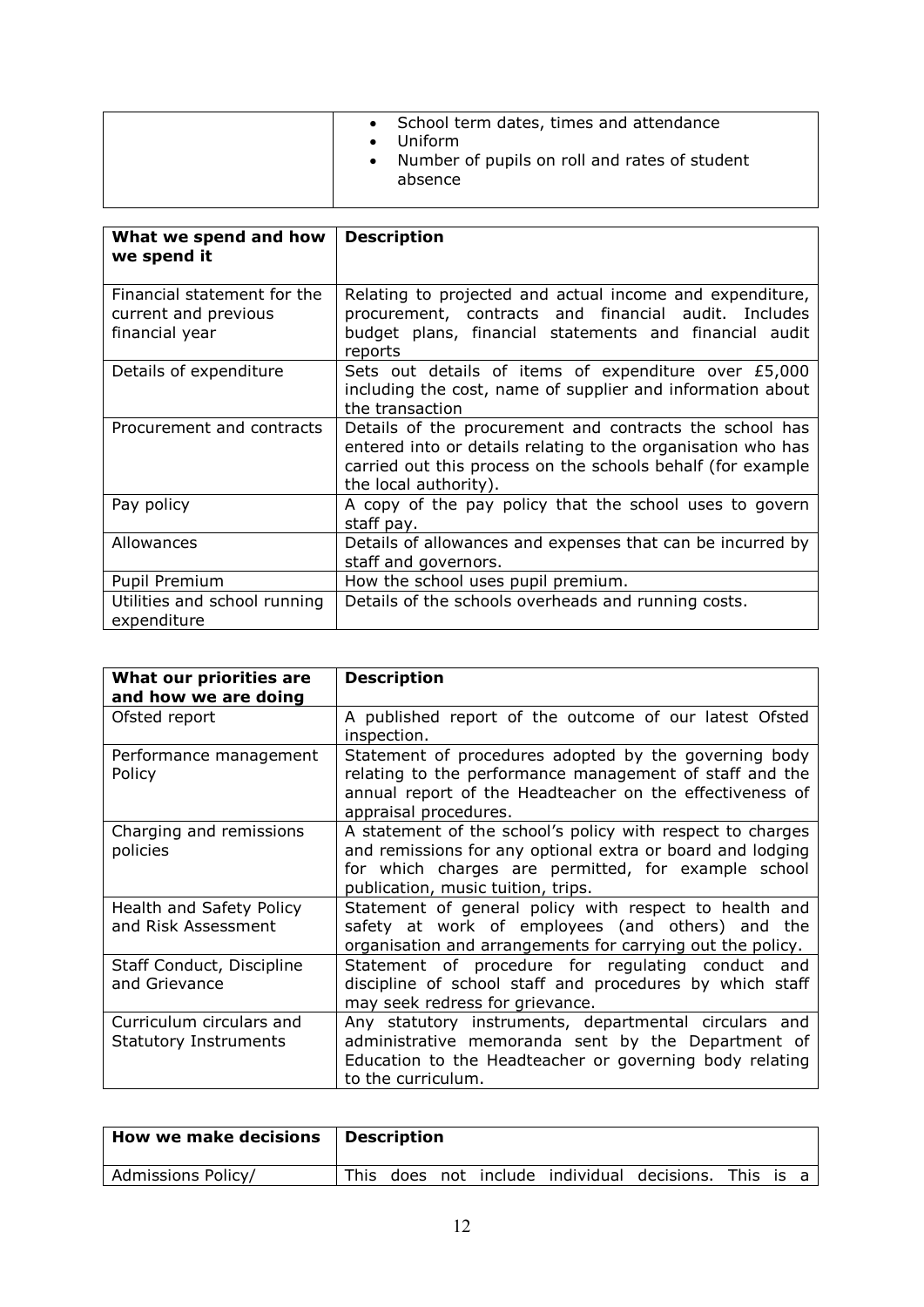| Decisions (not individual) | statement of our policy with regards to admissions and |  |
|----------------------------|--------------------------------------------------------|--|
|                            | I how we make decisions regarding admissions.          |  |

| Our policies and              | <b>Description</b>                                          |
|-------------------------------|-------------------------------------------------------------|
| procedures                    |                                                             |
|                               |                                                             |
| Home-School Agreement         | Written statements of the schools aims and values, the      |
|                               | schools responsibilities, the parental responsibilities the |
|                               | schools expectations of its pupils for example homework     |
|                               | arrangements.                                               |
| Curriculum Policy             | Statement on following the national curriculum subjects,    |
|                               | including any syllabus used by the school.                  |
| <b>Complaints Policy</b>      | Statement of procedures for dealing with complaints         |
| <b>Equality and Diversity</b> | Statement on ensuring that the school follows and           |
| Policy                        | promotes equality and diversity.                            |
| Child protection and          | Statement of policy for safeguarding and promoting          |
| safeguarding policy           | welfare of pupils at the school.                            |
| Relationships and Sex         | Statement of policy with regard to sex and relationship     |
| <b>Education Policy</b>       | education                                                   |
| <b>Inclusion Policy</b>       | Information about the school's policy on providing for      |
|                               | pupils with special educational needs.                      |
| <b>Behaviour Policy</b>       | Statement of general principles on behaviour and discipline |
|                               | and of measures taken by the Headteacher to prevent         |
|                               | bullying.                                                   |

| The services we offer              | <b>Description</b>                                   |
|------------------------------------|------------------------------------------------------|
| <b>Extra-curricular Activities</b> | Details of these are contained in our newsletter and |
| and out of school clubs            | leaflets.                                            |

#### **Internal Review**

The requester has the right to ask for an internal review if they are dissatisfied with the handling of a request.

Internal review requests should be made within 40 working days of the initial response. This deadline should be communicated to the requester in that response. We are not obliged to provide a review if it is requested after more than 40 working days.

Requests for internal review must make clear why they are dissatisfied with the original decision, detailing why they feel that the School has not complied with Freedom of Information Law.